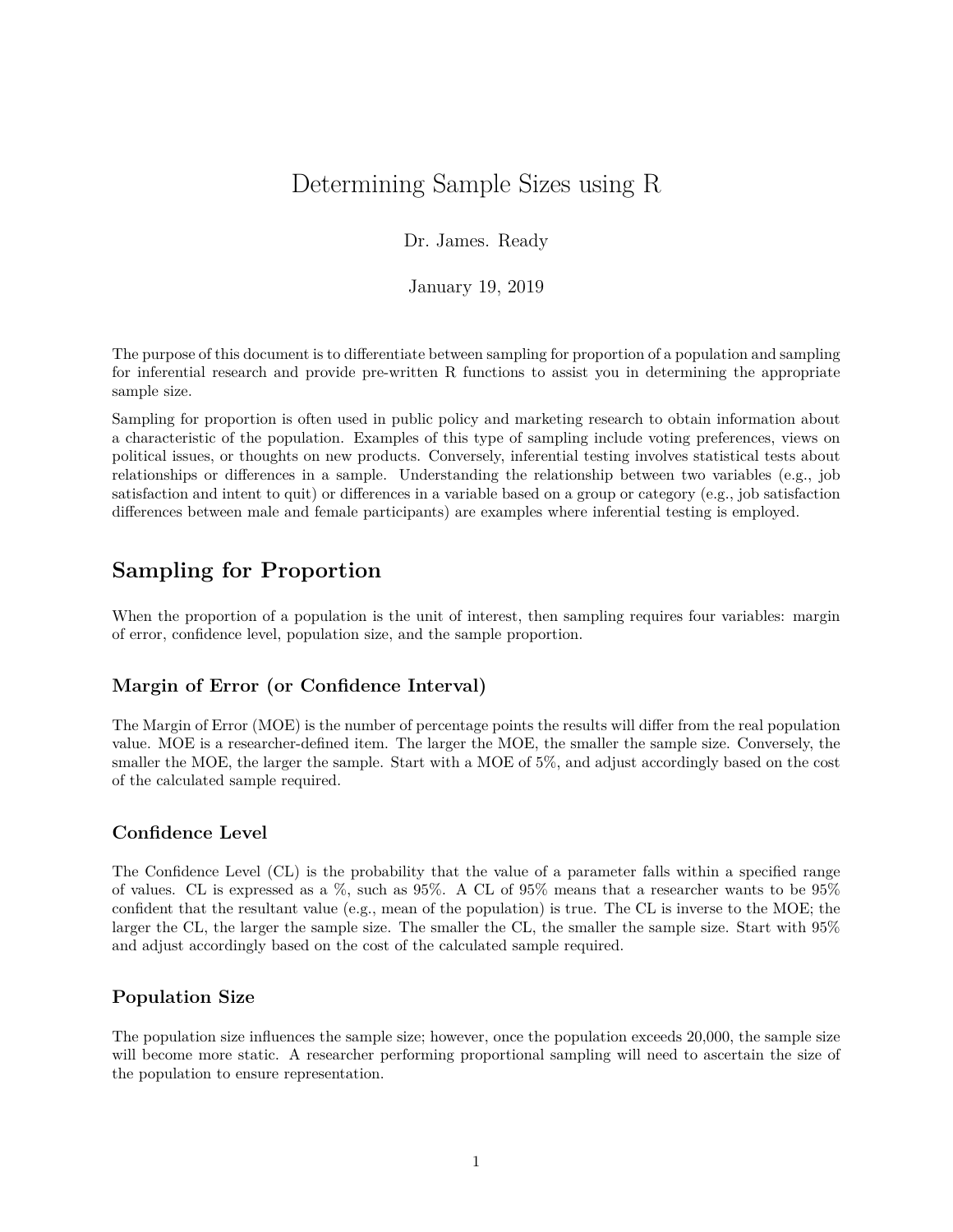## **Sample Proportion**

If a researcher has prior studies to fall back upon, the results of the research can inform the sample proportion. For example, if prior research has shown that 60% of the population has a preference for an item, then this can be used in the sample size calculation. However, if the proportion is unknown, then it's wise to use 50% as the proportion.

#### **Determining Sampling Sizes**

First, load the **samplingbook** package (Manitz, 2016). This library contains specific functions that facilitate selecting the appropriate sample size based on a series of inputs. The following code will check your system for the package. If the package is not found, it will install it from the Cloud (along with any required libraries) and make prewritten functions accessible.

```
if(!require(samplingbook)){
    install.packages("samplingbook")
}
## Loading required package: samplingbook
## Loading required package: pps
## Loading required package: sampling
## Loading required package: survey
## Loading required package: grid
## Loading required package: Matrix
## Loading required package: survival
##
## Attaching package: 'survival'
## The following objects are masked from 'package:sampling':
##
## cluster, strata
##
## Attaching package: 'survey'
## The following object is masked from 'package:graphics':
##
## dotchart
```

```
library(samplingbook)
```
Once the **samplingbook** package is loaded, you can enter variable information that will allow you to determine the appropriate sample size.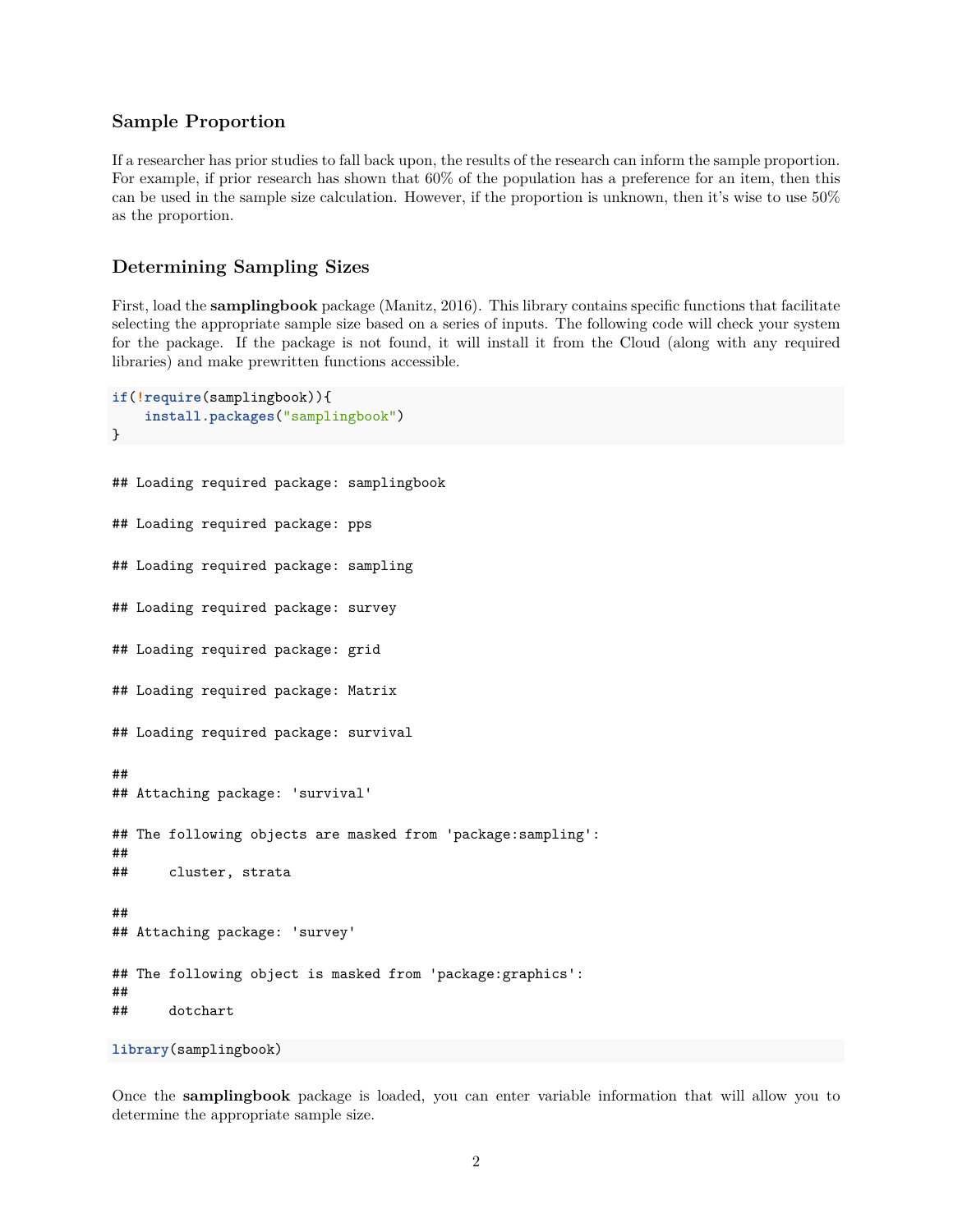#### **Sample with a Finite Population**

First, consider a scenario where a finite population is known. A researcher wants to survey company employees about how they feel about a certain topic. The company has 114 employees, and the researcher wants a 95% confidence level with a MOE of 5%. No prior research was used to determine the proportion of the employees having any feelings towards the topic. Using the parameters MOE ( $e$ ) = .05, proportion ( $P$ ) = .5, sample size  $(N) = 114$ , and confidence level  $(level) = .95$ , a sample size of 88 will be needed.

**sample.size.prop**(e = .05, P = 0.5, N = 114, level = 0.95)

## ## sample.size.prop object: Sample size for proportion estimate ## With finite population correction: N=114, precision e=0.05 and expected proportion P=0.5 ## ## Sample size needed: 88

Using the same parameters, but increasing the size of an organization from 114 to 500 will change the required sample size from 88 to 218 -

**sample.size.prop**(e = .05, P = 0.5, N = 500, level = 0.95)

## ## sample.size.prop object: Sample size for proportion estimate ## With finite population correction: N=500, precision e=0.05 and expected proportion P=0.5 ## ## Sample size needed: 218

If a sample size of 218 is too difficult to obtain, then a researcher can change the MOE; say from .05 to .10. This simple change reduces the sample size from 218 to 81 -

**sample.size.prop**(e =.10, P = 0.5, N = 500, level = 0.95)

## ## sample.size.prop object: Sample size for proportion estimate ## With finite population correction: N=500, precision e=0.1 and expected proportion P=0.5 ## ## Sample size needed: 81

#### **Sampling with an Infinite or Unknown Population**

If the population is large (e.g., a State population) or is not known, eliminating the "N=xxx" variable from the function will result in a sample size of 385 -

**sample.size.prop**(e = .05, P = 0.5, level = 0.95)

```
##
## sample.size.prop object: Sample size for proportion estimate
## Without finite population correction: N=Inf, precision e=0.05 and expected proportion P=0.5
##
## Sample size needed: 385
```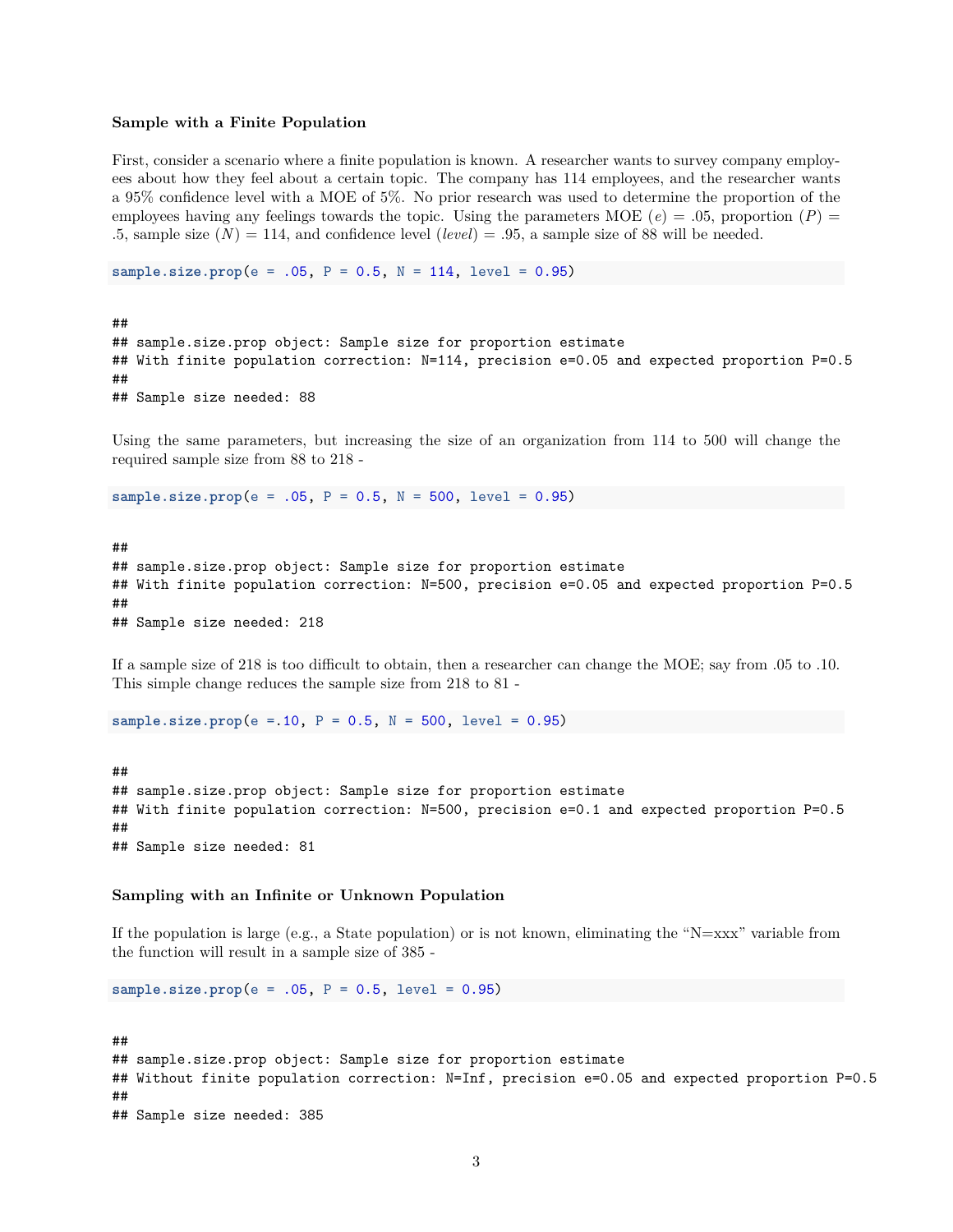Changing the precision from  $+/-5\%$  to  $+/-10\%$  reduces the required sample size from 385 to 97.

```
sample.size.prop(e = .10, P = 0.5, level = 0.95)
```

```
##
## sample.size.prop object: Sample size for proportion estimate
## Without finite population correction: N=Inf, precision e=0.1 and expected proportion P=0.5
##
## Sample size needed: 97
```
Finally, changing the proportion from .50 to .70, reduces the required sample size from 97 to 81.

**sample.size.prop**(e = .10, P = 0.7, level = 0.95)

## ## sample.size.prop object: Sample size for proportion estimate ## Without finite population correction: N=Inf, precision e=0.1 and expected proportion P=0.7 ## ## Sample size needed: 81

# **Sampling for Inferential Testing**

Determining an appropriate sample size for inferential testing involves performing a power analysis. In a power analysis, a researcher generally makes an a priori decision about an estimated effect size and determines the appropriate Type I and Type II error risk before determining the sample size. Before a power analysis can be performed, an understanding of terms is required.

### **Effect Size**

An effect size is a quantitative measure of a phenomenon. An example of an effect size is the correlation statistic representing the relationship between two variables. The American Psychological Association (2019) recommends reporting effect sizes in the results section of a manuscript (p. 89). Psychologist Jacob Cohen (1923-1998) developed many effect size measurements that are widely used today. Common effect size measurements and their related size in simple terms (Cohen, 1988, 1992), are -

- Difference between two populations: A Cohen's *h* effect size of .20, .50, and .80 would be considered small, medium, and large, respectively.
- Independence between cell counts: A Cohen's *w* effect size of .10, .30, and .50 would represent a small, medium, and large difference, respectively.
- Difference between two means: A Cohen's *d* effect size of .20, .50, and .80 would be considered small, medium, and large, respectively.
- Differences between three or more means: A Cohen's *f* effect size of .10, .25, and .40 would represent a small, medium, and large difference, respectively.
- Relationship between two variables: A Pearson *r* test statistic of .10, .30, and .50 would be considered small/weak, medium/moderate, and large/strong, respectively.
- Strength of multiple regression model: An  $f^2$  effect size of .02, .15, and .35 would be represented as small, medium, and large, respectively.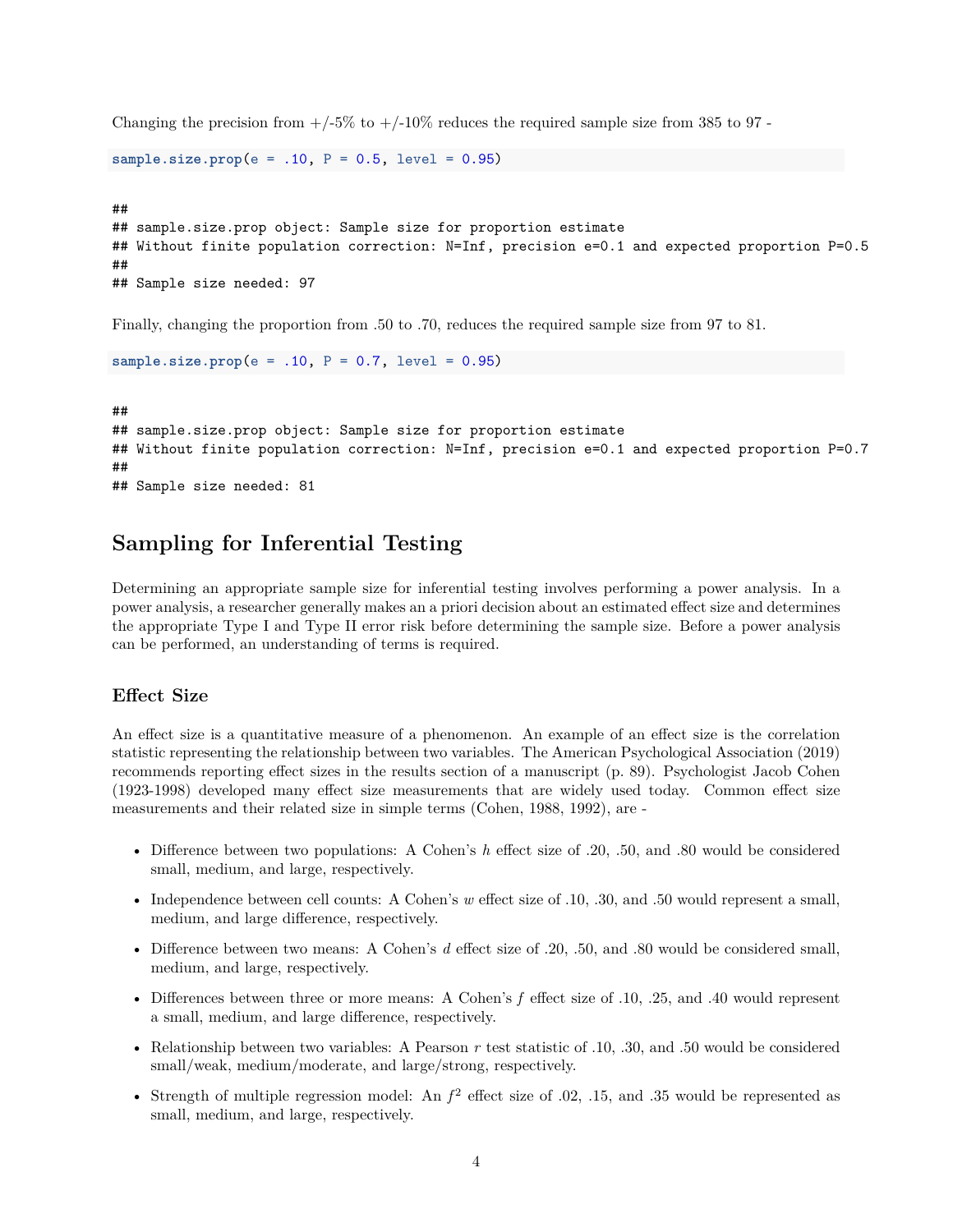There are other effect size measures; many developed to address differences in sample sizes between two or more groups. A researcher should explore effect size measurements based on the hypotheses developed and statistical tests selected. A source for effect size measurements and conversions between effect sizes is Ellis (2010).

## **Significance Level**

The significance level, or  $\alpha$ , is the measure of the strength of evidence set by the researcher to reject the null hypothesis and conclude statistical significance. The widely-used  $\alpha = 0.05$  stems from a blending of the work of Ronald Fisher in 1925 and the team of Jerzy Neyman and Egon Pearson in 1933. Ronald Fisher (1990) suggested that a 1-in-20 chance of error was sufficient to reject a null hypothesis. Neyman and Pearson (1933) called this cut-off the significance level. Since then, researchers have used this as the default *α* value.

## **Statistical Power**

While the  $\alpha$  value is set by a researcher to reject the null hypothesis and avoid a Type I error, the statistical power of the test, or *β*, is the likelihood that a study will detect an effect when there is an effect there to be detected. Cohen (1988, 1992) posited that in social science, the risk of not rejecting the null hypothesis when one should, a Type II error, should be four times less critical. Using Cohen's rule, the *β* is often set to .80  $(1-(4x\alpha))$  in social science.

# **Degrees of Freedom**

The definition of *degrees of freedom* (*df*) in statistics is the number of independent variables that can be assigned to a statistical distribution. The purpose of understanding the degrees of freedom relates to the critical value necessary to reject a null hypothesis. Detailed calculations of the degrees of freedom for all tests can be complicated and is outside the scope of this document.

To determine sample sizes for inferential testing, only the chi-square test and ANOVA require a researcher to calculate the degrees of freedom a priori. In a simple test, *df* is the sample size minus 1 (*N*-1), which means that if one had 15 observations, the *df* would be 14. In a test involving two samples, the *df* is (*N1* + *N2* ) – 2. To illustrate, if one was performing a *t*-test (see later) and each group had 30 observations, the *df* would be 60-2 or 58.

### **Two- vs. One-sided Test**

A two-sided test relates to Null Significance Hypothesis Testing (NHST). Under NHST, a researcher is examining whether a test statistic is equal to or different from 0. If the test statistic is positive or negative, the null hypothesis  $(H_0)$  would be rejected, and the alternative hypothesis  $(H_A)$  would be accepted.

A one-sided test relates to directional hypothesis testing. Under directional hypothesis testing, a researcher makes an a priori decision to posit either positive or negative differences from 0 (e.g.,  $H_0 < 0$ ,  $H_0 > 0$ ). If a directional hypothesis is used, a researcher is only considering one side of a normal distribution. Because of this consideration, a smaller sample is necessary.

# **Sample Size Selection Methods**

Calculating sample sizes is based on the statistical test used. Six groups of tests are covered in this document.

First, load the *pwr* library (Champely, 2018). This library contains specific functions that facilitate selecting the appropriate sample size based on a series of inputs. The following code will check your system to see if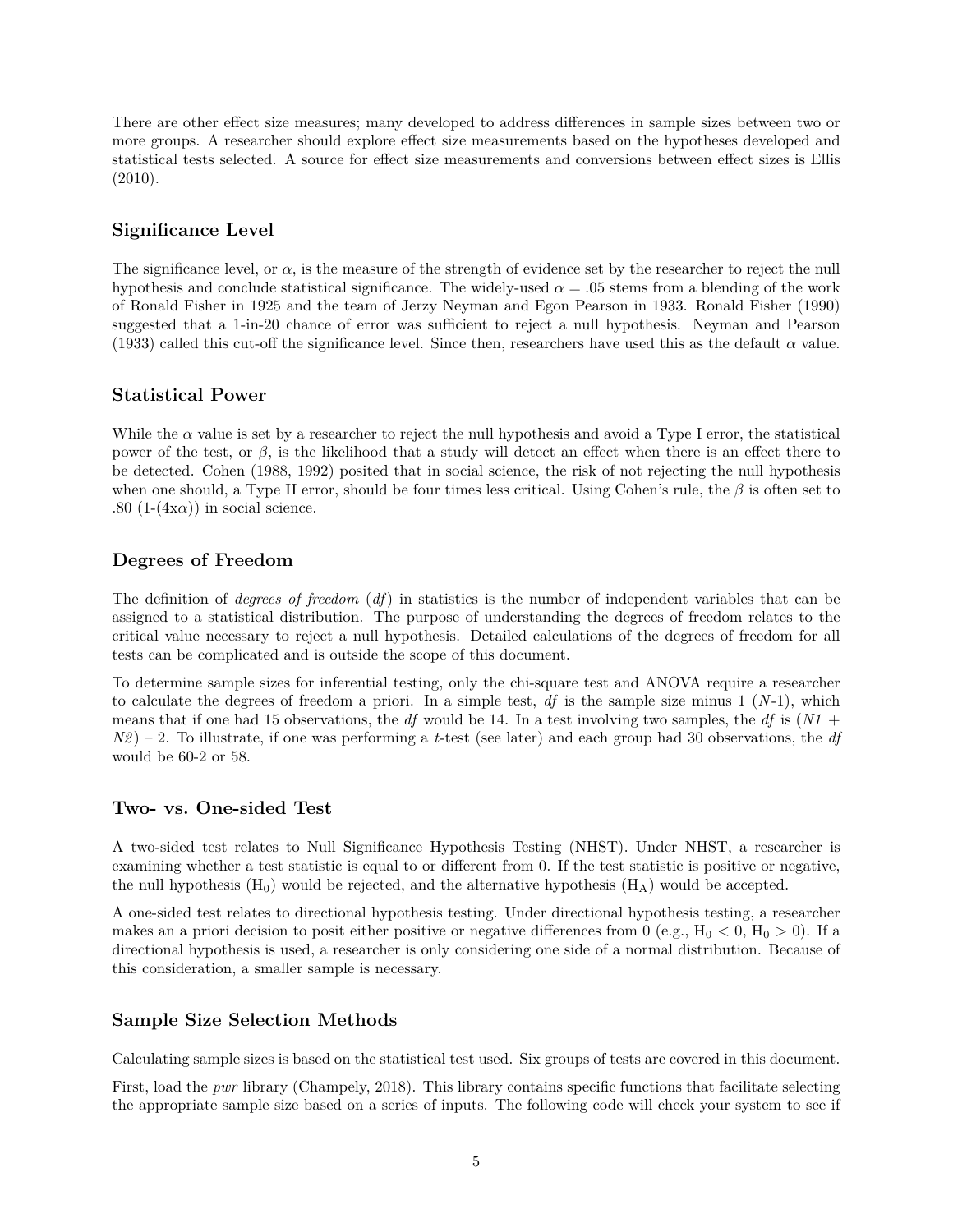the *pwr* library is installed. If not, it will install it from the Cloud, along with any required packages, and make the functions accessible to you.

```
if(!require(pwr)){
    install.packages("pwr")
}
```
#### ## Loading required package: pwr

**library**(pwr)

#### **Difference between two proportions (Proportion test)**

A test of proportions (**stats::prop.test**) is used examine the difference between two populations. To determine a sample size for a proportion test, four parameters must be estimated: Cohen's  $h$ ,  $\alpha$ , the  $\beta$ , and whether NHST or directional hypotheses testing will be used. To illustrate, assuming an effect size  $h = .50$ , an  $\alpha = .05$ , a  $\beta = .80$ , and an NHST-type hypothesis, a sample size of 31 is required.

```
pwr.p.test(h = .50,
           sig. level = .05,
           power = .80,
           alternative = "two.sided")
```

```
##
## proportion power calculation for binomial distribution (arcsine transformation)
##
## h = 0.5
## n = 31.39544
## sig.level = 0.05
## power = 0.8
## alternative = two.sided
```
If directional hypothesis testing was used, for example assuming a sample proportion would be greater than another sample proportion, then a sample of 25 would be needed.

```
pwr.p.test(h = .50,
           sig. level = .05,
           power = .80,
           alternative = "greater")
```

```
##
## proportion power calculation for binomial distribution (arcsine transformation)
##
## h = 0.5
## n = 24.73023
\## \qquad sig.level = 0.05
## power = 0.8
## alternative = greater
```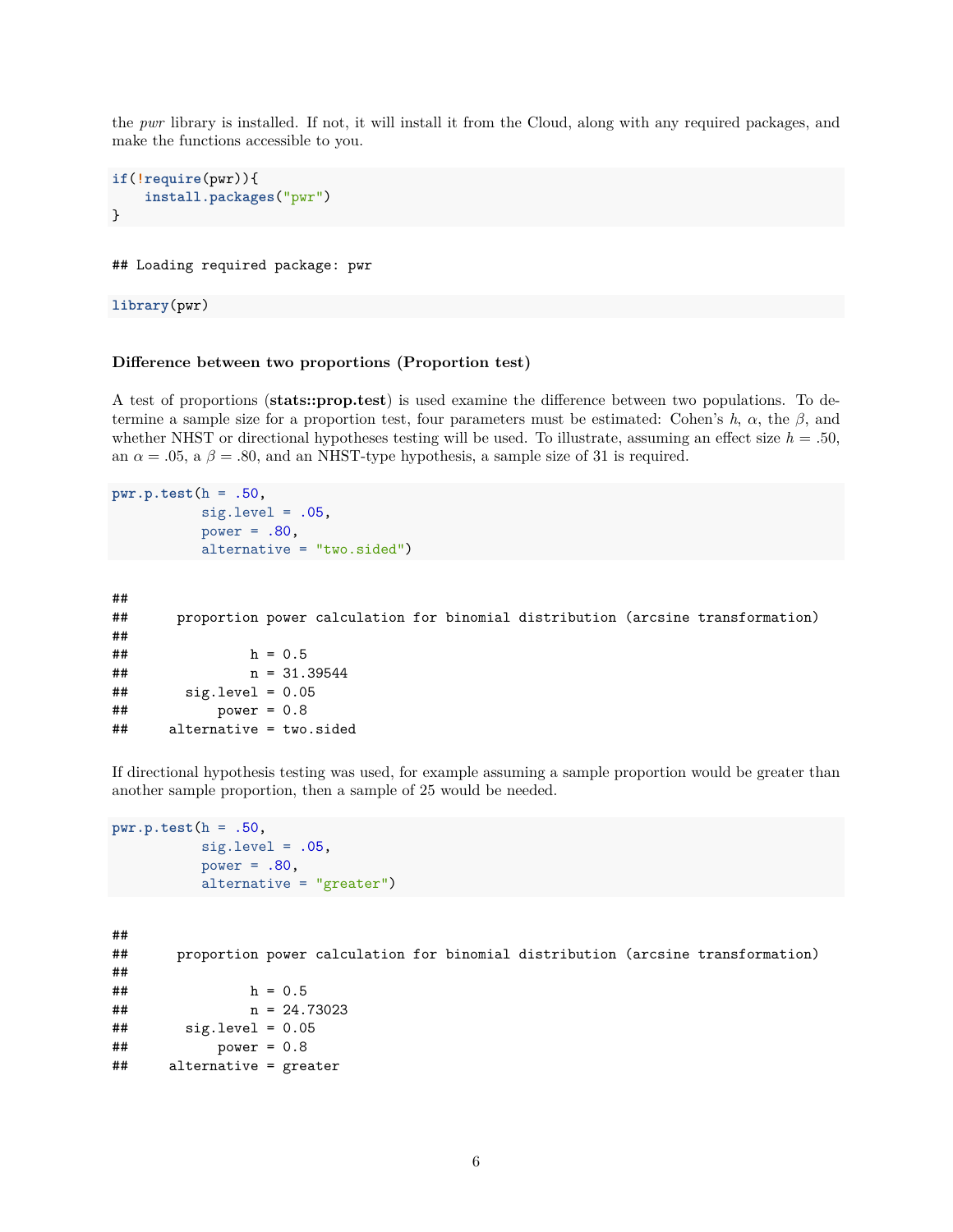#### **Independence between cell counts (Chi-square test)**

A chi-square test is used to answer a research question involving the association of categorical variables. Four parameters must be estimated to determine a sample size in a chi-square test: the effect size (Cohen's *W*), the degrees of freedom, the significance level, and statistical power. Degrees of Freedom (*df*) are determined by the number of data rows (r) and columns (c). To determine the *df* in a chi-square test, the formula is  $(r-1)(c-1)$ . For example, a study involving gender  $(M/F)$  in one dimension, and height (below 72 inches and 72 inches and above) in another dimension, would have 1 degree of freedom:  $(2-1)(2-1)$ . In contrast, a chi-square test involving a 4-by-3 matrix would have a *df* of ([4-1][3-1]) or 6.

To illustrate, assuming a Cohen's  $w = .30$ ,  $df = 2$ , an  $\alpha = .05$ ,  $\alpha \beta = .80$ , a sample size of 87 is required.

```
pwr.chisq.test(w = .3,
               df = 1,
               sig. level = 0.05,
               power = .80)
```

| ## |                                          |
|----|------------------------------------------|
| ## | Chi squared power calculation            |
| ## |                                          |
| ## | $w = 0.3$                                |
| ## | $N = 87.20954$                           |
| ## | $df = 1$                                 |
| ## | $sig.length = 0.05$                      |
| ## | power = $0.8$                            |
| ## |                                          |
|    | ## NOTE: N is the number of observations |

Using the same parameters but changing the *df* to 6, changes the required sample size to 151.

```
pwr.chisq.test(w = .3,
               df = 6,
                sig. level = 0.05,
               power = .80)
```

```
##
## Chi squared power calculation
##
## w = 0.3
## N = 151.381
## df = 6
\## \qquad sig.level = 0.05
## power = 0.8
##
## NOTE: N is the number of observations
```
The differences in the *df* illustrate that the more freedom a variable has to vary, the larger the sample size.

#### **Difference between Means**

There are three types of tests where are researcher can examine the difference in the mean: a one-sample, a two-sample, and a paired-sample.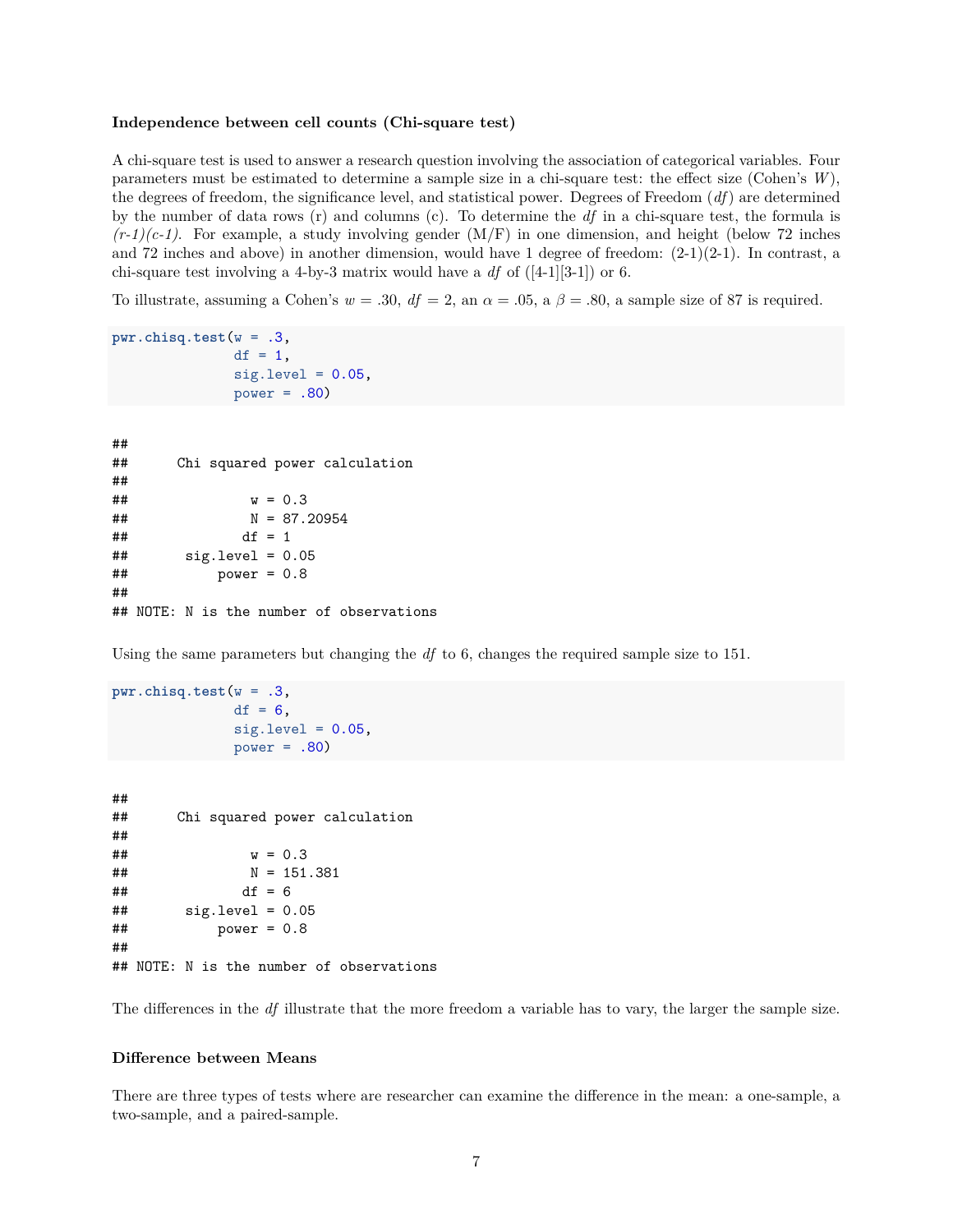**One-sample** *t***-test** A one-sample *t*-test is used when a researcher is comparing the mean value of an item against a hypothesized value. This test can be used for both NHST and directional hypotheses. For example, in a situation where a researcher is hypothesizing that there is a moderate effect size difference (Cohen's *d*  $= .50$ , in any direction, a  $\alpha = .05$ , and a  $\beta = .80$ , a sample size of 33 would be required.

```
pwr.t.test(d = .50,
           sig. level = .05,
           power = .80,
           type = "one.sample",
           alternative = "two.sided")
```

```
##
## One-sample t test power calculation
##
## n = 33.36713
## d = 0.5
## sig.level = 0.05
## power = 0.8
## alternative = two.sided
```
Changing the research by hypothesizing that the sample mean would be greater than the hypothesized mean requires only a one-sided test, and results in a slightly lower sample size.

```
pwr.t.test(d = .50,
           sig. level = .05,
           power = .80,
           type = "one.sample",
           alternative = "greater")
```

```
##
## One-sample t test power calculation
##
# n = 26.13753## d = 0.5
\## \qquad sig.level = 0.05
## power = 0.8
## alternative = greater
```
**Independent Samples** *t***-test** An Independent Samples *t*-test, or two-sample test, is used to compare the means of two different samples. For example, examining the difference in the Graduate Record Exam (GRE) scores by gender could be performed by this type of test. To illustrate, assuming a two-sided test (NHST), Cohen's  $d = .30$ , an  $\alpha = .05$ , a  $\beta = .80$ , and a type of test involving two independent samples, a sample size of 64 in each group is required.

```
pwr::pwr.t.test(d = .50,
                sig. level = .05,
                power = .80,
                type = "two.sample",
                alternative = "two.sided")
```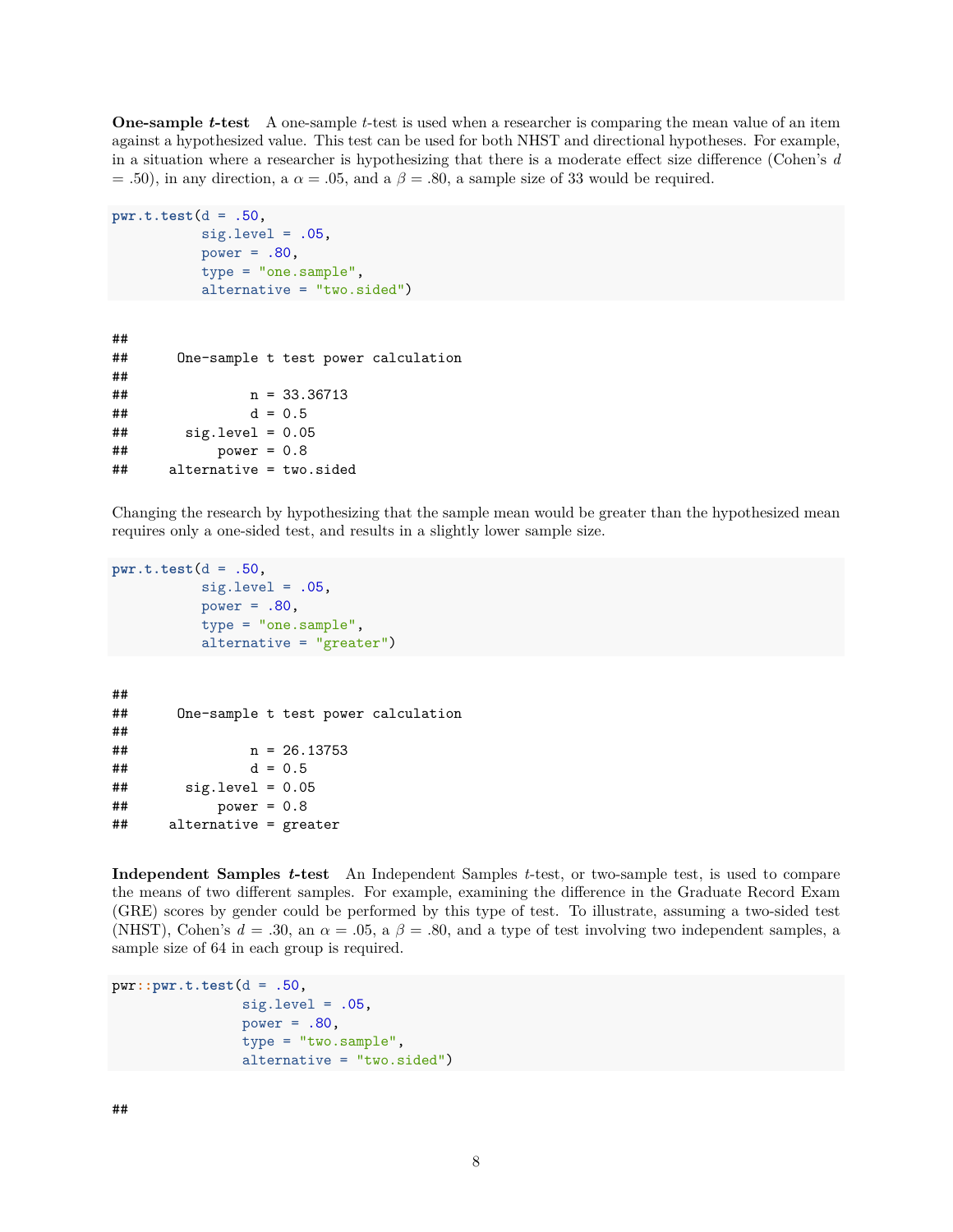```
## Two-sample t test power calculation
##
# n = 63.76561## d = 0.5
\## \qquad sig.level = 0.05
## power = 0.8
## alternative = two.sided
##
## NOTE: n is number in *each* group
```
Changing the research by hypothesizing that the sample mean for one group would be greater than the sample mean of the other requires only a one-sided test, and results in a slightly lower sample size in each group.

```
pwr::pwr.t.test(d = .50,
                sig. level = .05,
                power = .80,
                type = "two.sample",
                alternative = "greater")
```

```
##
## Two-sample t test power calculation
##
## n = 50.1508
## d = 0.5
\## sig.length = 0.05## power = 0.8
## alternative = greater
##
## NOTE: n is number in *each* group
```
**Paired samples** *t***-test** A paired-sample *t*-test, also called a dependent sample *t*-test, is used when a researcher measures the difference in scores between two observations. A typical application of the pairedsample *t*-test is in the implementation of a pre-test, post-test or repeated-measures research design where an observation occurs before and after a treatment or intervention. For example, testing students on a skill, performing instruction, and testing the students again.

To illustrate, assuming a two-sided test (NHST), Cohen's  $d = .30$ , an  $\alpha = .05$ , a  $\beta = .80$ , and a type of test involving paired samples, a sample size of 33 in each group is required.

```
pwr.t.test(d = .50,
         sig. level = .05,power = .80,
         type = "paired",
         alternative = "two.sided")
##
## Paired t test power calculation
##
## n = 33.36713
## d = 0.5
\## sig.length = 0.05## power = 0.8
```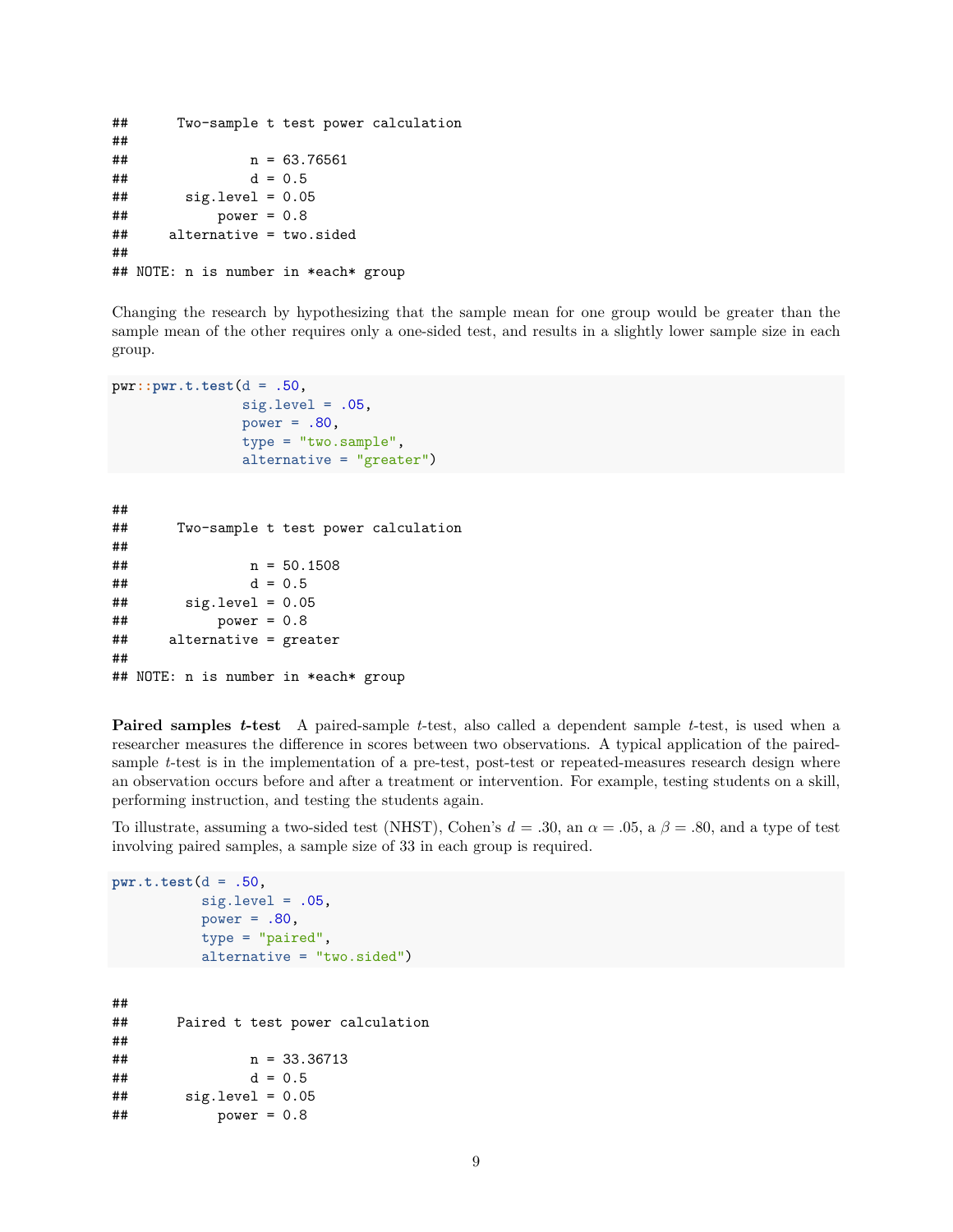```
## alternative = two.sided
##
## NOTE: n is number of *pairs*
```
Changing the research by hypothesizing that the difference in means would be would be greater (e.g., posttest scores would be higher than pre-test scores) requires only a one-sided test, and results in a slightly lower sample size.

```
pwr.t.test(d = .50,
           sig. level = .05,
           power = .80,
           type = "paired",
           alternative = "greater")
```

```
##
## Paired t test power calculation
##
# n = 26.13753## d = 0.5
## sig.level = 0.05
## power = 0.8
## alternative = greater
##
## NOTE: n is number of *pairs*
```
#### **Analysis of Variances (ANOVA) between three or more groups**

The Analysis of Variances (ANOVA) is similar to the Independent Samples *t*-test. Where the *t*-test only measures the difference in the means based on two categories, the ANOVA is used for three or more groups. For example, if a researcher wanted to measure the mean value of employee job satisfaction from five different locations of a company, an ANOVA would be an appropriate test. To illustrate, assuming a measure is recorded from five different locations ( $df = k-1 = 4$ ), a moderate effect size ( $f = .25$ ), an  $\alpha = .05$ , and a  $\beta = .80$ , a sample size of 45 in each group are required (225, overall).

```
# identifying a sample size based on the four required parameters
pwr::pwr.anova.test(k = 4,
                    f = .25,
                    sig. level = .05,
                    power = .80)
```

```
##
## Balanced one-way analysis of variance power calculation
##
## k = 4
## n = 44.59927
## f = 0.25
\## \qquad sig.level = 0.05
## power = 0.8
##
## NOTE: n is number in each group
```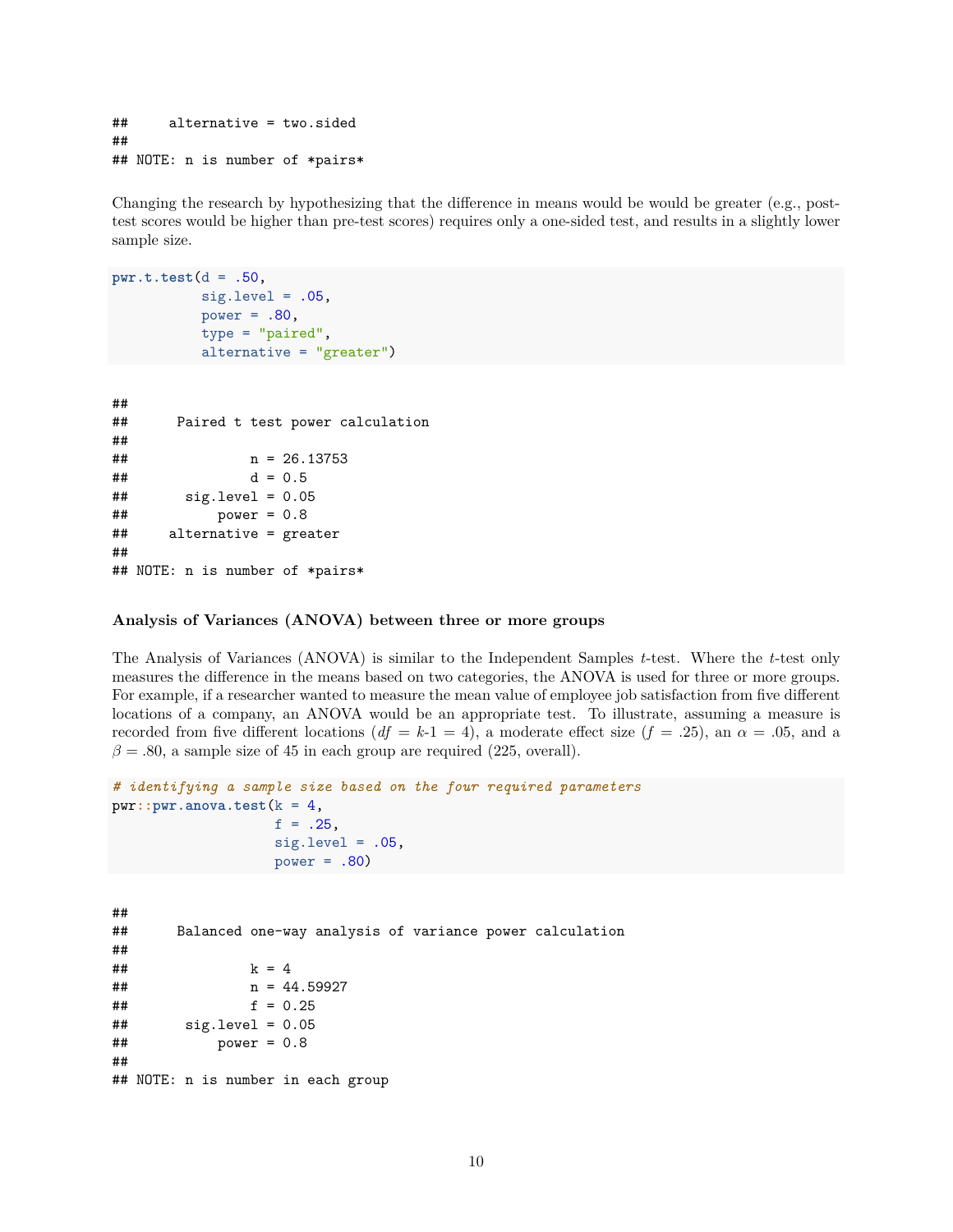#### **Relationship between two variables (correlation)**

One of the most common statistical testing approaches is to examine the relationship between two variables using the Pearson Product-Moment Correlation Coefficient (*r*). To illustrate, assuming an NHST-type hypothesis, an  $r = .30$ , an  $\alpha = .05$ , and a  $\beta = .80$ , a sample size of 84 is required.

```
# identifying a sample size based on the four required parameters
pwr::pwr.r.test(r = .30,
                sig. level = .05,
                power = .80,
                alternative = "two.sided")
##
## approximate correlation power calculation (arctangh transformation)
##
```
## n = 84.07364  $##$   $r = 0.3$ ## sig.level = 0.05 ## power = 0.8 ## alternative = two.sided

Changing the research question from an NHST-type hypothesis to a directional-type hypothesis  $(H_0: r =$ 0), then the sample size would be reduced to 67.

```
# identifying a sample size based on the four required parameters
pwr.r.test(r = .30,
           sig. level = .05,
           power = .80,
           alternative = "greater")
```

```
##
## approximate correlation power calculation (arctangh transformation)
##
# # n = 66.55463## r = 0.3## sig.level = 0.05
## power = 0.8
## alternative = greater
```
Relationships between two variables can also be measured by the non-parmetric, distribution-free Spearman Rank-Order Correlation Coefficient (rho or *ρ*) or the Kendall Rank-Order Correlation Coefficient (tau or *τ* ). Determining sample sizes using Spearman and Kendall coefficients can use the same methodology as that for Pearson.

#### **Predicting Change in an interval/continuous Dependent Variable (DV) based on two or more Independent Variables (IV; multiple regression)**

A common form of examining prediction is through multiple linear regression. Under this form of regression, the dependent variable must be an interval/continuous variable, and the independent variables can take the form of interval, continuous, or category. To determine an appropriate sample size, a researcher needs to identify the number of independent variables, the estimated effect size  $(f^2)$ , the  $\alpha$ , and the  $\beta$ . To illustrate, assuming six independent variables, a moderate effect size  $(f^2 = .15)$ , an  $\alpha = .05$ , and a  $\beta = .80$ , a sample size of 90 is required.